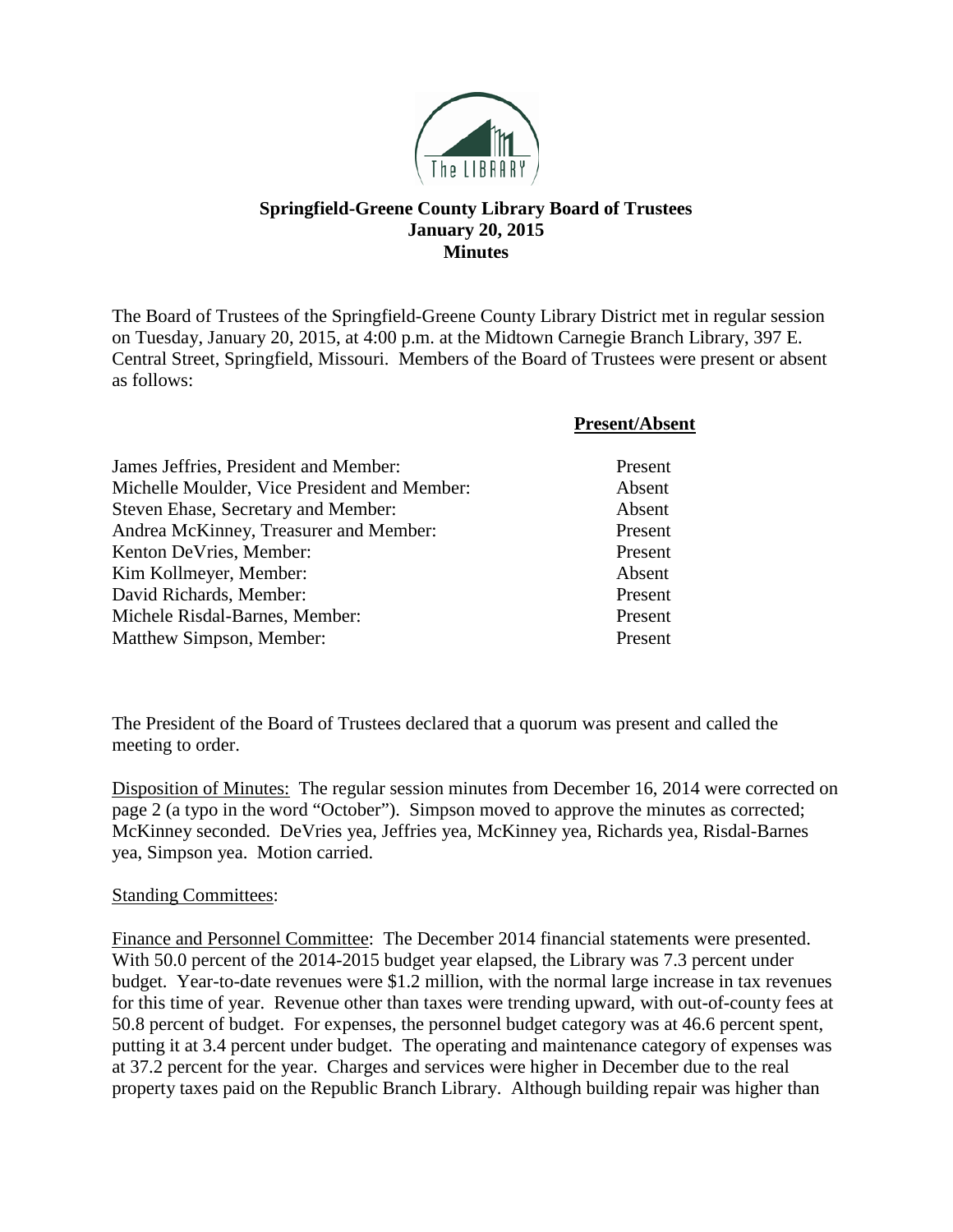November, the expense category charges and services overall was under budget at 43.1 percent. Account 5321 telephones was over budget because of the Morenet annual fee and the withheld REAL money from the state. Cooper will be attending a Metro Partnership meeting with the governor's office to appeal for the release of those funds. Total capital outlay included computer hardware expenses, with no variances of concern. On the balance sheet, the cash was at \$1.5 million with the large annual tax inflows expected in January. The committee's closed session will be reported on in the board's closed session.

Buildings and Grounds Committee:

- Park Central Branch CPTED (Crime Prevention Through Environmental Design) work was completed.
- The Ash Grove Branch sidewalk was finished and included new steps, railings, and signage.
- At the Midtown Carnegie Branch, new carpet was installed in the lower level. A bid was out for the replacement of restroom floors. Replacement of the rest of the floors was bid at \$6,500.
- A salt spreader for the library pickup truck was purchased for \$2,000.
- Midwest Fibre was hired to be the Library's paper and cardboard recycling vendor.
- The large train at the Library Station will be replaced. The Buildings and Grounds crew will remove the old train and install the new one.
- The parking lot gate at the Library Center was hit by a car and damaged during icy conditions.

Report of the Director:

- Missouri Library Association Advocacy Day will be February 11, 2015 in Jefferson City, and board members were invited to attend.
- Greene County officials were invited to attend a get-to-know-you breakfast at the Library Center on January 27 from 7:30 to 8:30 a.m. Board members were invited to attend.
- Holiday Store sales totaled \$10,242.61, breaking \$10,000 for the first time. Proceeds from the Holiday Store go toward the Summer Reading Program.
- With the IRS eliminating distribution of tax forms and instruction booklets, the Library created information signs for the public and provided reference copies of the instruction booklets at each location.
- Three new bills for tax abatements were read before the Springfield City Council on January 12, and will be voted on at the January 26 meeting. If passed, any taxes on the increase to the assessed value of the land and improvements will be abated for ten years.
- The Library now offers free online practice driving tests at sgcl.driving-tests.org.
- Lynda.com training courses are now available remotely with a library card at thelibrary.org/lynda.
- The Midtown Carnegie Branch and the Library Station will offer heirloom seed libraries as a pilot project beginning in early March. If successful, the service may be offered at other appropriate locations.
- Electronic Resources Librarian Renee Brumett has been appointed to the MOBIUS Strategic Planning Committee.
- The Human Resources Department shared demographic information about the Library